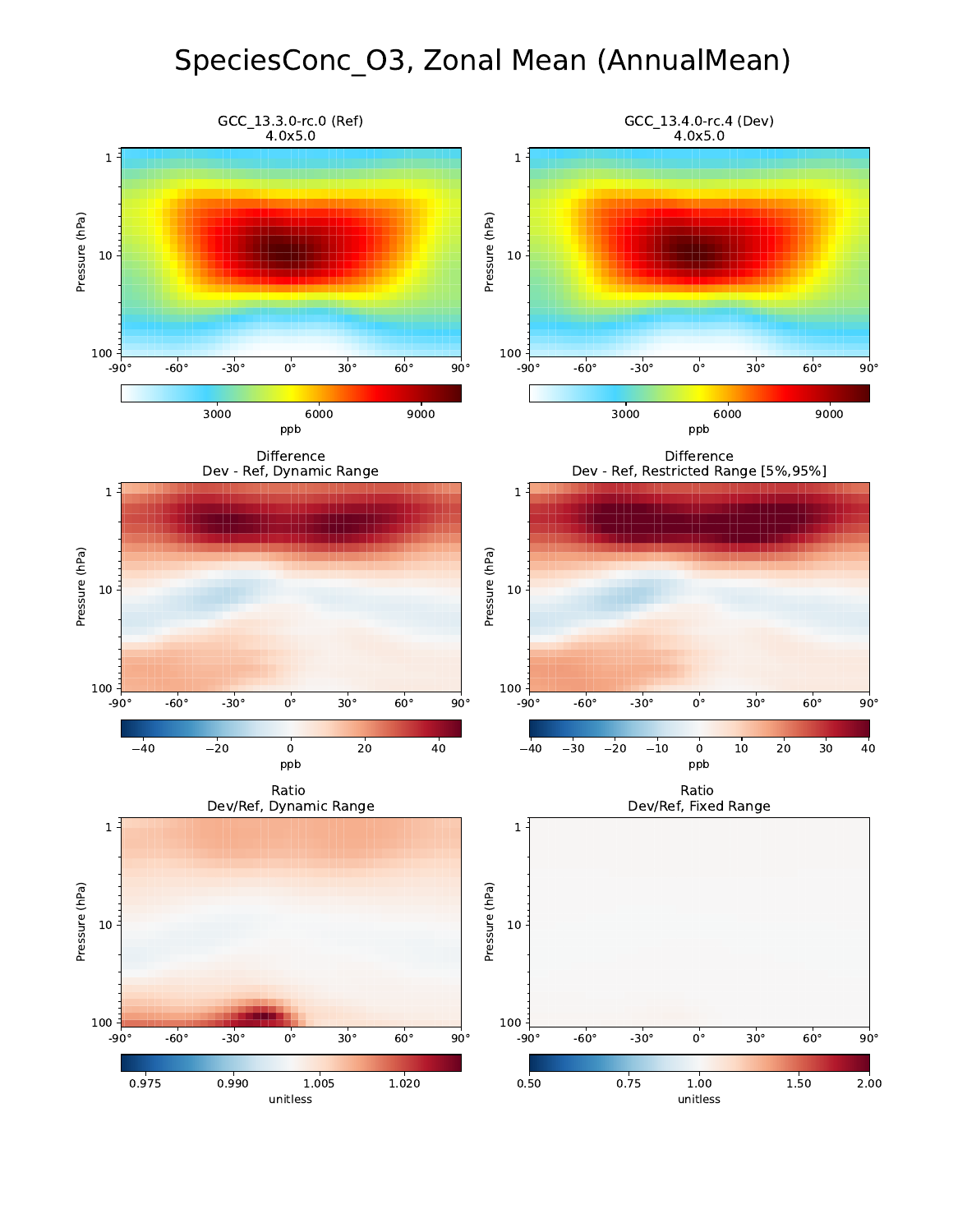## SpeciesConc\_CO, Zonal Mean (AnnualMean)

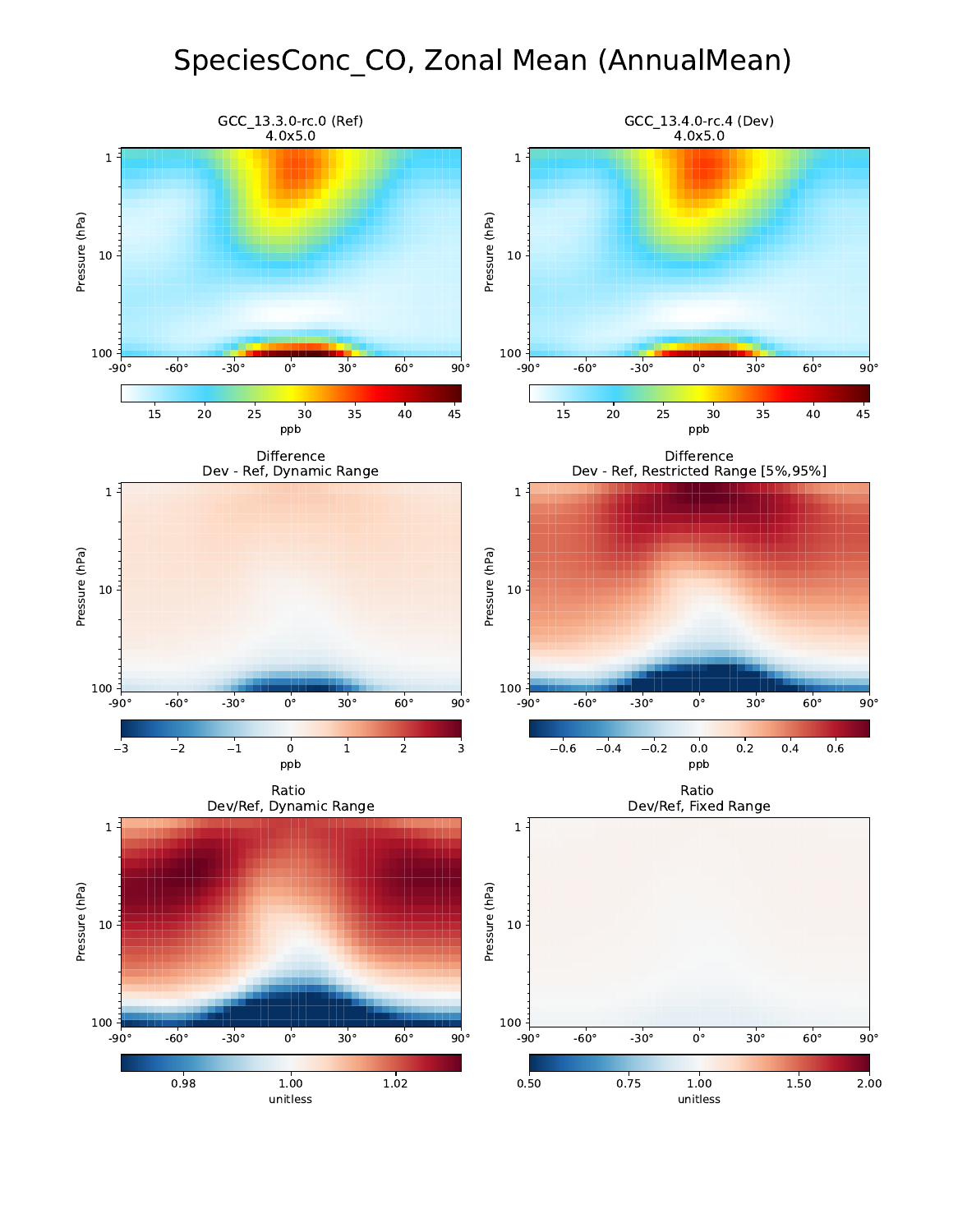## SpeciesConc\_OH, Zonal Mean (AnnualMean)